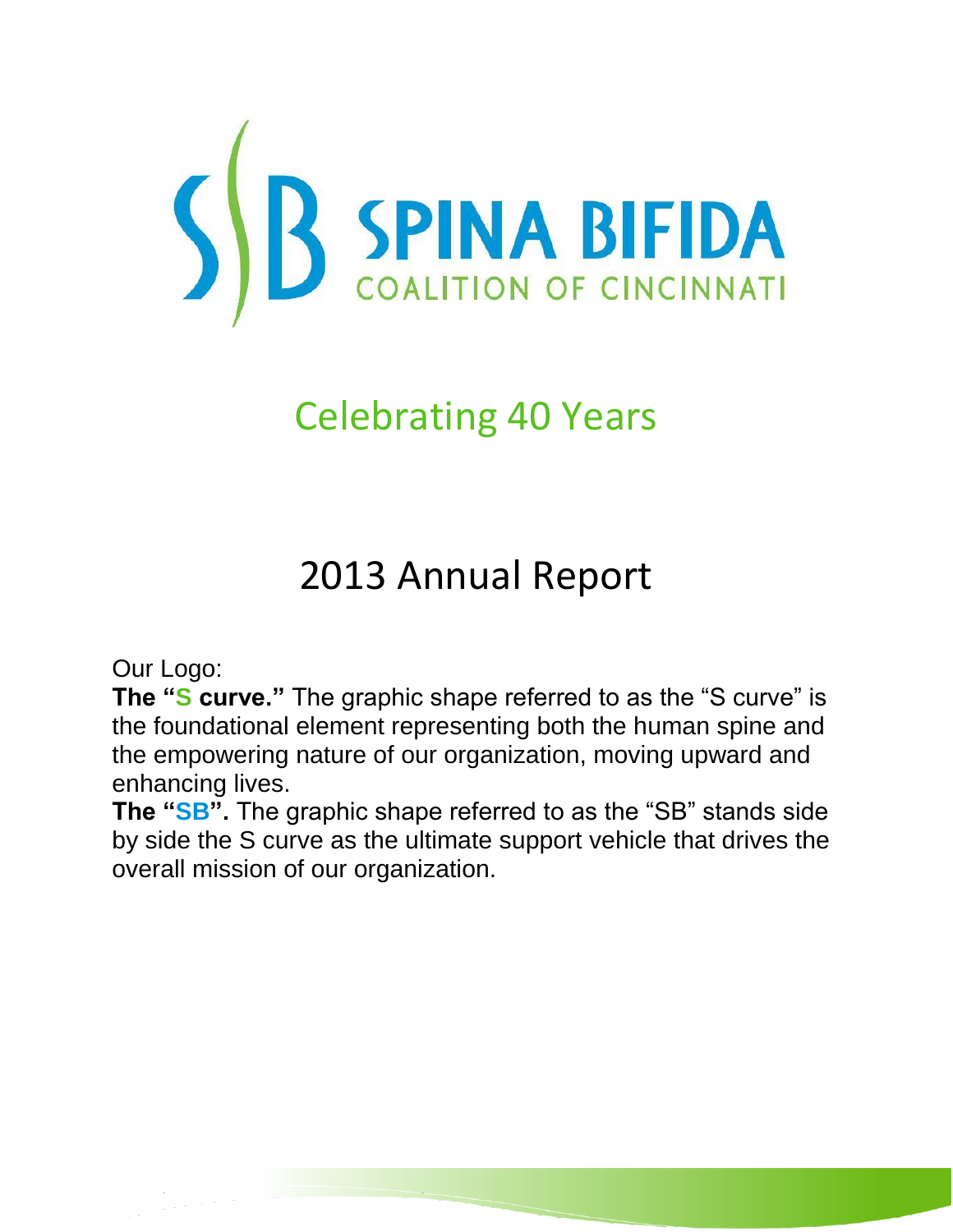## **SBCC MISSION**

The Coalition's mission is to promote and enhance the lives of all affected by Spina Bifida.

## **SBCC VISION**

Empowering People. People with Spina Bifida can achieve their maximum potential with support, information, and accommodations through: education, parental support, social networking, advocacy and public awareness.

## **SBCC Service Area**

The Spina Bifida Coalition of Cincinnati services southern Ohio, southeastern Indiana and northern Kentucky, including Adams, Boone, Brown, Butler, Campbell, Clermont, Clinton, Dearborn, Franklin, Hamilton, Highland, Jefferson, Kenton, Ohio, Ripley, Switzerland and Warren counties.

## **Who We Are**

The Spina Bifida Coalition of Cincinnati is a 501(c)3 organization working since 1973 to enrich the lives of those affected by Spina Bifida. We are parents, professionals and adults with Spina Bifida collaborating to offer programs and resources to families in the tristate.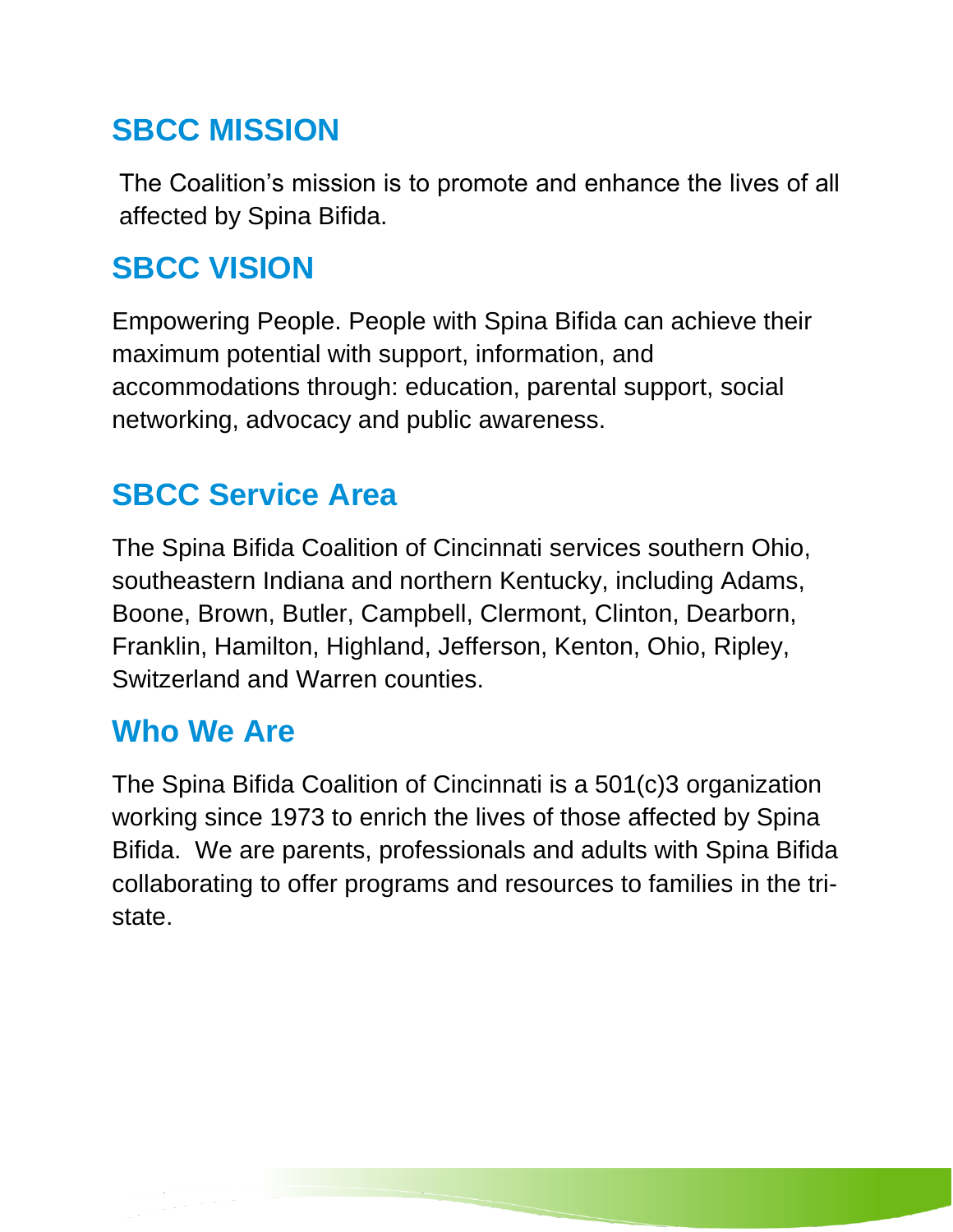

734-845-0364 benjamin.byington@cchmc.org Senior Research Compliance Specialist

### *Chair Secretary*



*Treasurer Bookkeeper*

513-6083499 dburns@sbccincy.org Program Director Executive Director for 9 years







[katherine.thoman](mailto:katherine.thoman-godshalk@cchmc.org)[godshalk@cchmc.org](mailto:katherine.thoman-godshalk@cchmc.org)

Term 2007-2013 Term 2009- 2015

Past President Term 2007-2013

*Director at Large Director at Large*



[brady.sellet@cchmc.org](mailto:brady.sellet@cchmc.org) Self-Advocate Coordinator **Nurse Practioner** Nurse Practioner Past Chair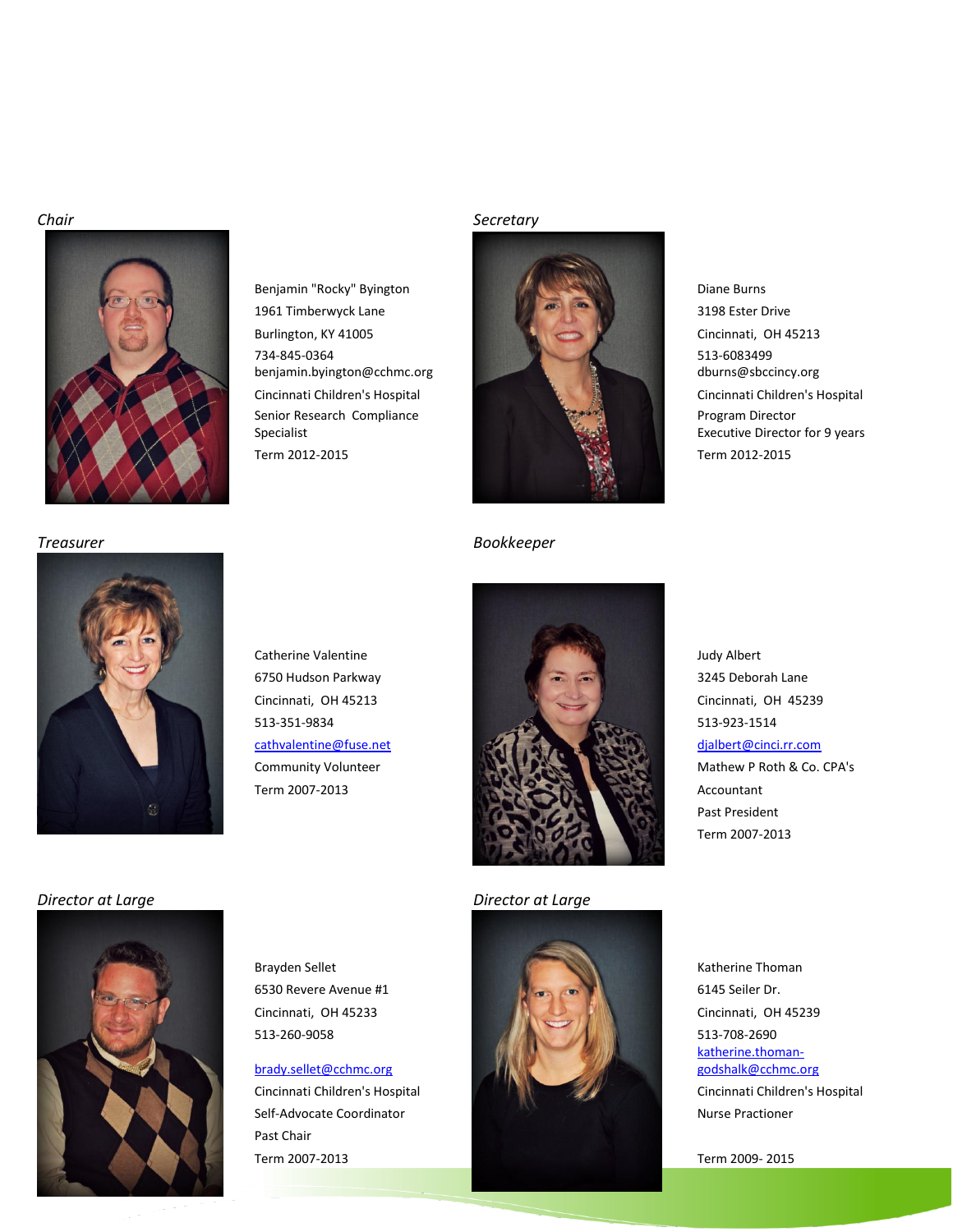### *Director at Large Director at Large*





Marketing and Finance

### STAFF

*Executive Director*



## *Fund Raising Manager/Event Planner*

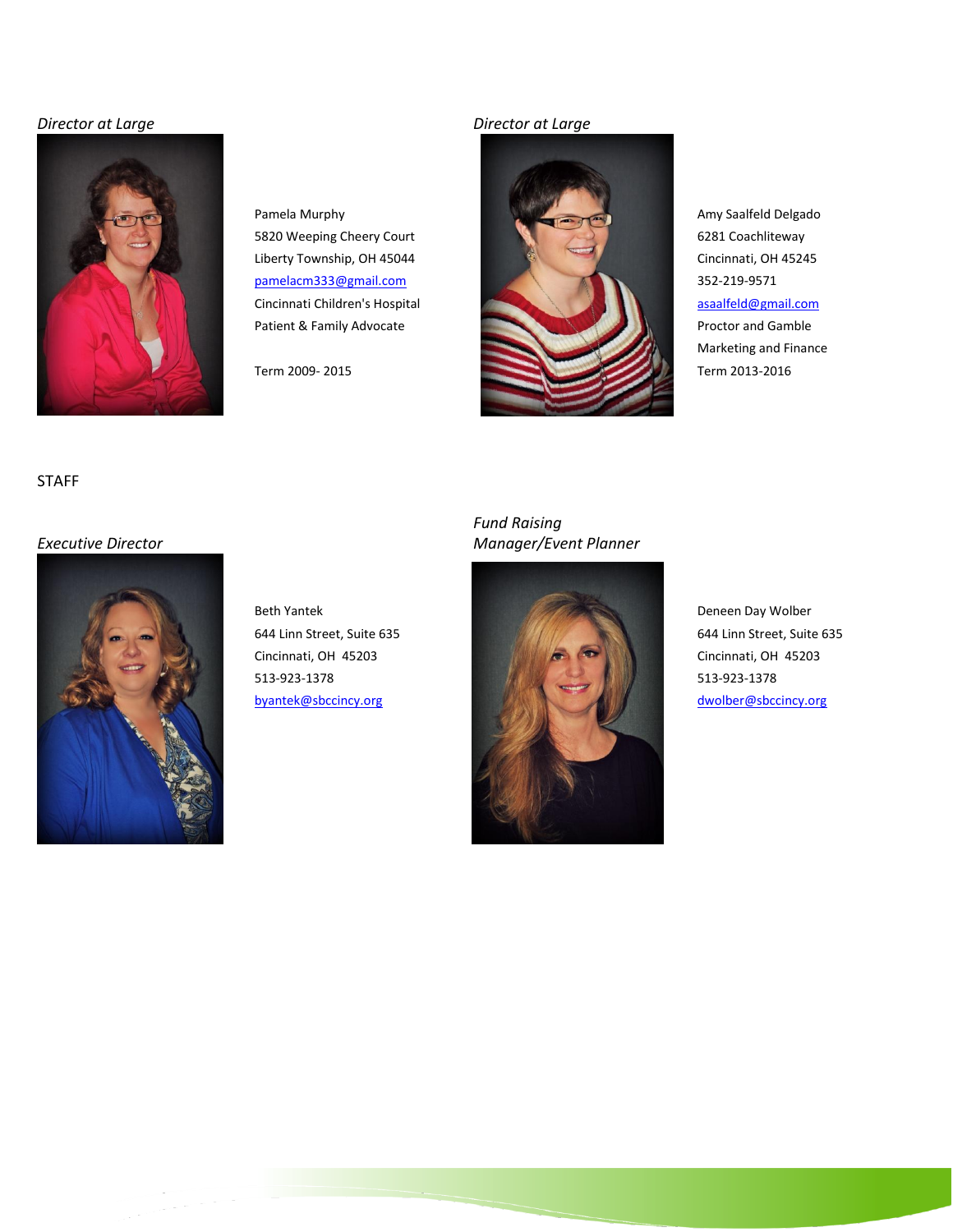## **Programs and Services**

## **Touchpoints**

Gifts are shared with families at five milestones: Prenatal Diagnosis, Birth, School-age, Pre-teens and Older Adolescence. The packets are filled with age appropriate information, books and small gifts. The delivery of these packets are prompted by a note card that the family is given by the Clinic Staff. They can be requested directly from the parent by contacting the SBCCincy office.

### **Tele-Program**

This program offered for the past 10 years provides an opportunity for a diverse group of participants with Spina Bifida from around the country. They explore strategies for success in transitioning to and maintaining a healthy and productive lifestyle over the phone. Guest speakers supplemented the tele-program with professional and personal insight. This allowed individuals to share their personal experiences in the comfort of their own homes. The program has been facilitated by Sharon Sellet, the mother of a adult with Spina Bifida. Joining the conversation in 2013 were: (insert names here)

### **Parent Outreach**

Sometimes talking to someone who has been in your shoes is all it takes to get through one episode or another. Through the Spina Bifida Coalition of Cincinnati, our families have the opportunity to be connected with one or more parents in just that way. These connections are brought about with a simple phone call to the SBCCincy office or an email. In today's social media world, this work is often carried out through Face Book and email.

## **Young Family Support Group**

Some call it play group, but we recognize the value of sitting and sharing information with other parents. The YFSG met almost monthly to share information and experiences in an informal setting. Children and their siblings were entertained in an adjoining room. The bonds between parents and children that are formed during this opportunity will continue to support and encourage participants for a life time. This group has been facilitated by Su Hansbauer for the past 9 years.

## **Support During Hospital Stays**

We try to keep track of our children's' hospitalizations while respecting their privacy, but everyone likes to be remembered. SBCCincy sent Mylar balloons to the room of children in-patient at CCHMC to brighten their day and wish them a speedy recovery. We also provided over 172 meals to their parents.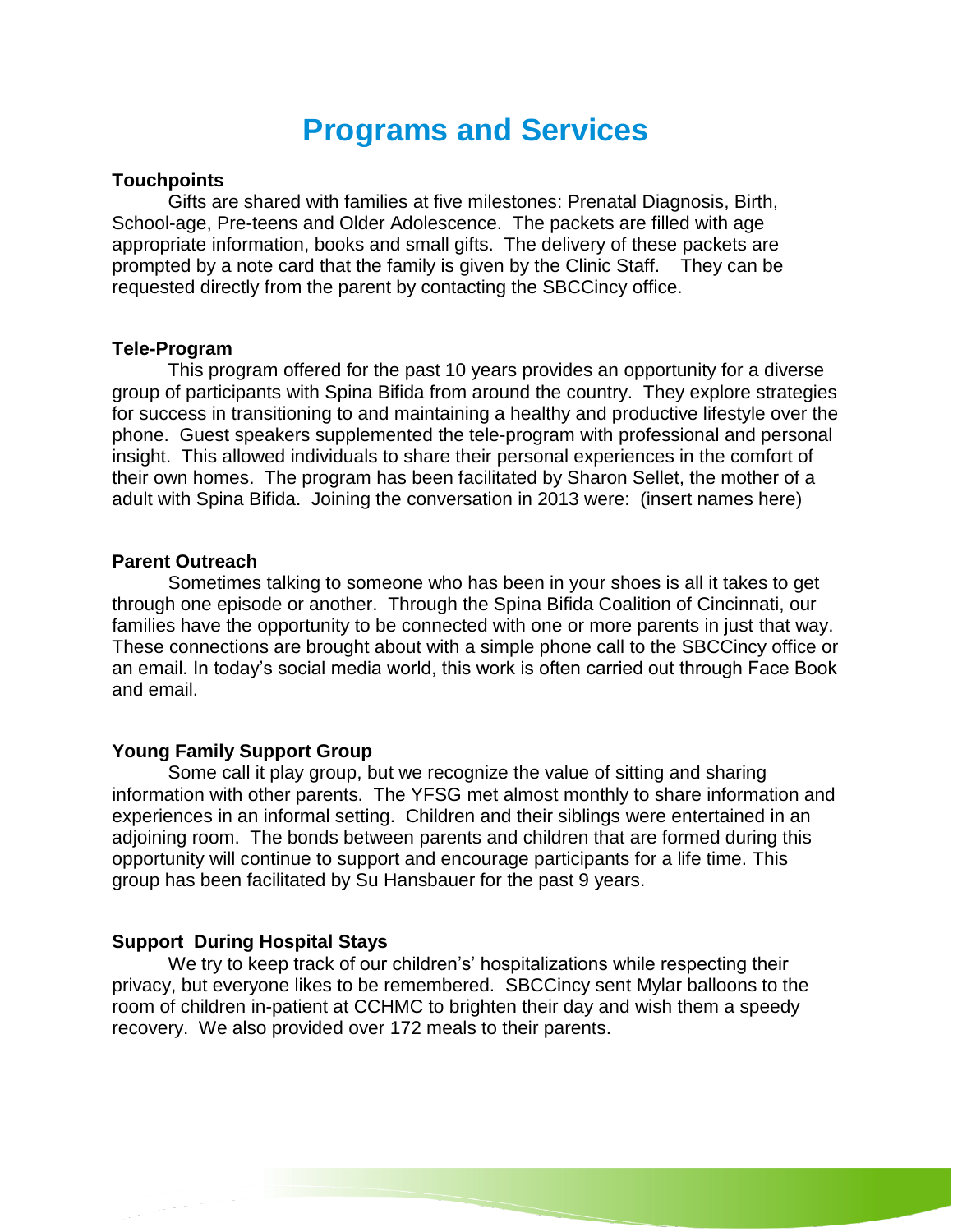## **Scholarships**

Scholarships are offered to encourage participation in Camp or community recreation programs, school education support, national conference attendance, postsecondary education, and adapted driving classes or car modifications. In 2013 SBCC awarded Forty-nine scholarships, including three Post Secondary Education awards of \$1000 each. The goal of these funds is to encourage participation in all types of community life. Thirty-nine camp and recreation scholarships were awarded and provided opportunities for participation in swimming, riding, soccer, cheerleading, sled hockey and other therapeutic and adapted sports. Eight scholarships provided direct aid to families facing financial challenges. Three families took advantage of funds to help pay for participation in the Regional Conference offered by the Spina Bifida Association of Kentucky.

## **Weekend in the Woods**

The SBCC Overnight camp at Camp Joy is an opportunity for teens and adults with Spina Bifida to experience an empowering weekend camp in fully-accessible environment with assistance as needed. With plenty of time to fish and just hang out around the fire, but there were also a few opportunities to lean some new techniques for cooking for one and figuring out how to set priorities for oneself when what you thought had figured out goes in a totally different direction. There were 16 participants at this year's adventure.

## **Social Opportunities**

Family Picnic, as part of our annual Walk & Roll Fund Raising event we hosted a family picnic as an opportunity for all members of our community to come together. The event has been held for the past thirteen years at the beautiful Miami Whitewater Forest Park in Harrison Ohio. This year surpassed our expectation for attendance. The weather played an important role for our families to celebrate 40 years of service to the Greater Cincinnati Community.

Red's Game Adventure, for several years our Signature Sponsors, Cincinnati Bell and CBTS, have donated tickets so that our adult population can take in the experience at Great American Ball Park. This year they were able to provide 35 tickets allowing us to have adults and their guests join in the fun. Then the families had their time together on a beautiful summer night at the ballpark. This is sure to become an annual event.

Holiday Party, traditionally held the first Saturday in December at the Margaret Rost school this year we had to postpone the event due to snow. The following weekend provided plenty of fun and merriment The event was partially underwritten by the Parrothead Club of Cincinnati. Home Depot volunteers provided their own brand of fun by allowing all participants to build their own craft. A tasty lunch from McAlisters was supplemented by Skyline Chili. Families provided the sweet treats we all enjoy for the holidays. Gifts are provided for each of our children with Spina Bifida. Through some generous donations gathered at Stull Orthodontics and the Dental Center of Florence, the coalition was able to provide gifts for the siblings of our children as well.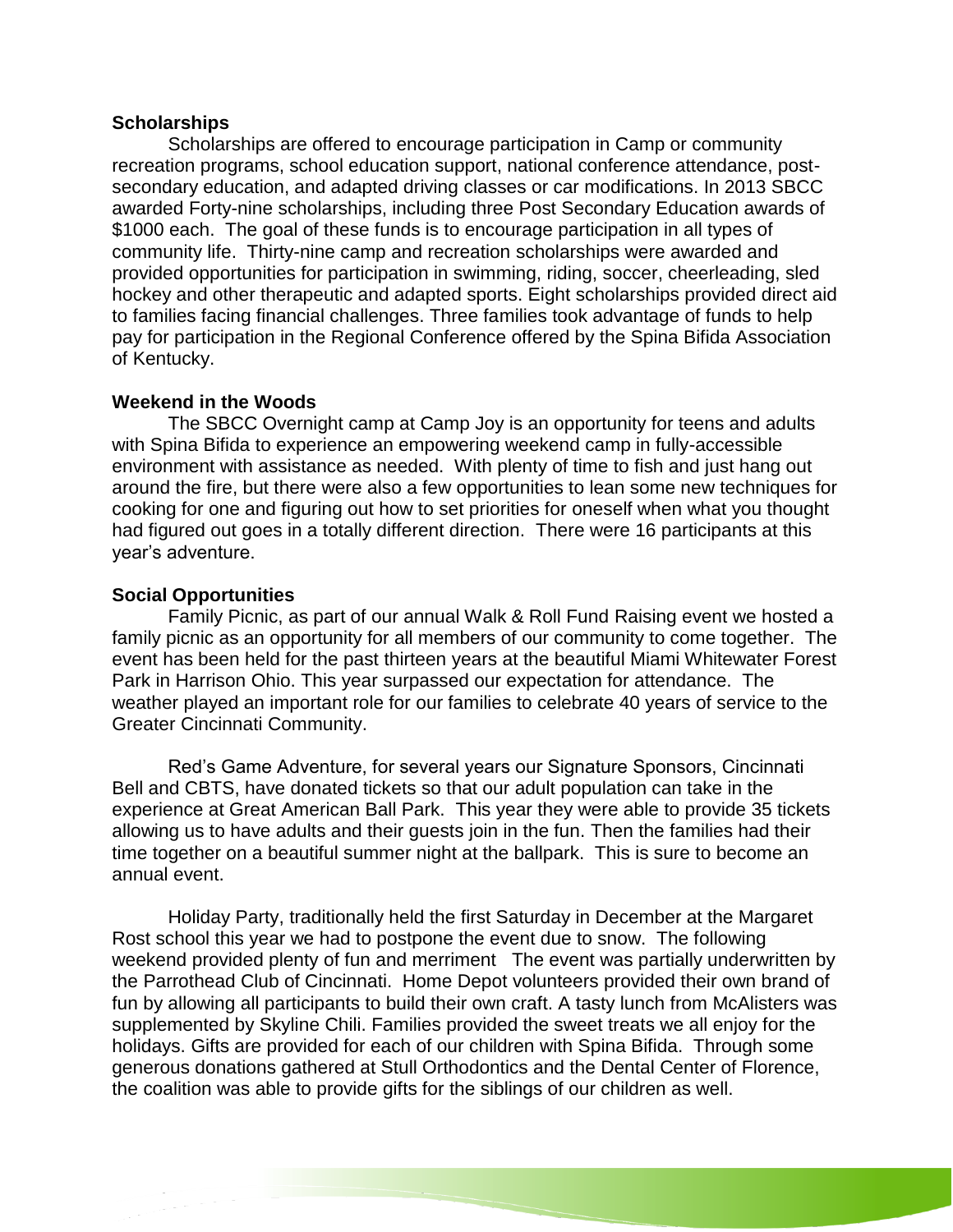## **Financial Reports**

## **Statement of Financial Position**

**As of December 31, 2013**

|                                                    | <b>Unrestricted</b>            | Teleprogram    | <b>Post Secondary</b> | <b>Geier Driving</b> | <b>Total</b>     |
|----------------------------------------------------|--------------------------------|----------------|-----------------------|----------------------|------------------|
| <b>ASSETS</b>                                      |                                |                |                       |                      |                  |
| <b>Bank Accounts</b>                               |                                |                |                       |                      |                  |
| <b>Operating Account</b>                           | 50,439.06                      | 1,282.59       |                       |                      | 51,721.65        |
| Geier Account                                      |                                |                |                       | 2,695.20             | 2,695.20         |
| Unrestricted Investment                            | 44,539.93                      |                |                       |                      | 44,539.93        |
| Post Secondary Scholarship<br>Fund                 |                                |                | 24,585.13             |                      | 24,585.13        |
| <b>Total Bank Accounts</b>                         | \$<br>94,978.99                | \$<br>1,282.59 | \$<br>24,585.13       | \$<br>2,695.20       | \$123,541.91     |
| <b>Total Current Assets</b>                        | \$<br>94,978.99                | \$<br>1,282.59 | \$<br>24,585.13       | \$<br>2,695.20       | \$<br>123,541.91 |
| <b>Fixed Assets</b>                                |                                |                |                       |                      |                  |
| <b>Furniture and Fixtures</b>                      | 8,151.71                       |                |                       |                      | 8,151.71         |
| <b>Accumulated Depreciation</b>                    | (5,726.35)                     |                |                       |                      | (5,726.35)       |
| <b>Furniture and Fixtures</b>                      | \$<br>2,425.36                 | \$             | \$<br>$\blacksquare$  | \$<br>$\blacksquare$ | \$<br>2,425.36   |
| <b>Total Fixed Assets</b>                          | \$<br>2,425.36                 | \$             | \$                    | \$                   | \$<br>2,425.36   |
| <b>TOTAL ASSETS</b>                                | \$<br>97,404.35                | \$<br>1,282.59 | \$<br>24,585.13       | \$<br>2,695.20       | \$125,967.27     |
| <b>LIABILITIES AND EQUITY</b>                      |                                |                |                       |                      |                  |
| Liabilities                                        |                                |                |                       |                      |                  |
| <b>Total Liabilities</b>                           |                                |                |                       |                      | 0.00             |
| Equity                                             |                                |                |                       |                      |                  |
| <b>Unrestricted Net Assets</b>                     | 81,253.17                      | 0.00           | 0.00                  | 0.00                 | 81,253.17        |
| <b>Temporarily Restricted Net</b><br>Assets        |                                |                |                       |                      |                  |
| <b>Teleprogram Fund</b>                            |                                | 1,282.59       |                       |                      | 1.282.59         |
| Post Secondary Fund                                |                                |                | 23,281.41             |                      | 23,281.41        |
| Henry Geier Driving Fund                           |                                |                |                       | 2,695.20             | 2,695.20         |
| <b>Temporarily Restricted Net</b><br><b>Assets</b> | \$<br>$\overline{\phantom{0}}$ | \$<br>1,282.59 | \$<br>23,281.41       | \$<br>2,695.20       | \$<br>27,259.20  |
| <b>Net Income</b>                                  | 16,151.18                      |                | 1,303.72              |                      | 17,454.90        |
| <b>Total Equity</b>                                | \$<br>97,404.35                | \$<br>1,282.59 | \$<br>24,585.13       | \$<br>2,695.20       | \$<br>125,967.27 |
| <b>TOTAL LIABILITIES AND</b><br><b>EQUITY</b>      | \$<br>97,404.35                | \$<br>1,282.59 | \$<br>24,585.13       | \$<br>2,695.20       | \$125,967.27     |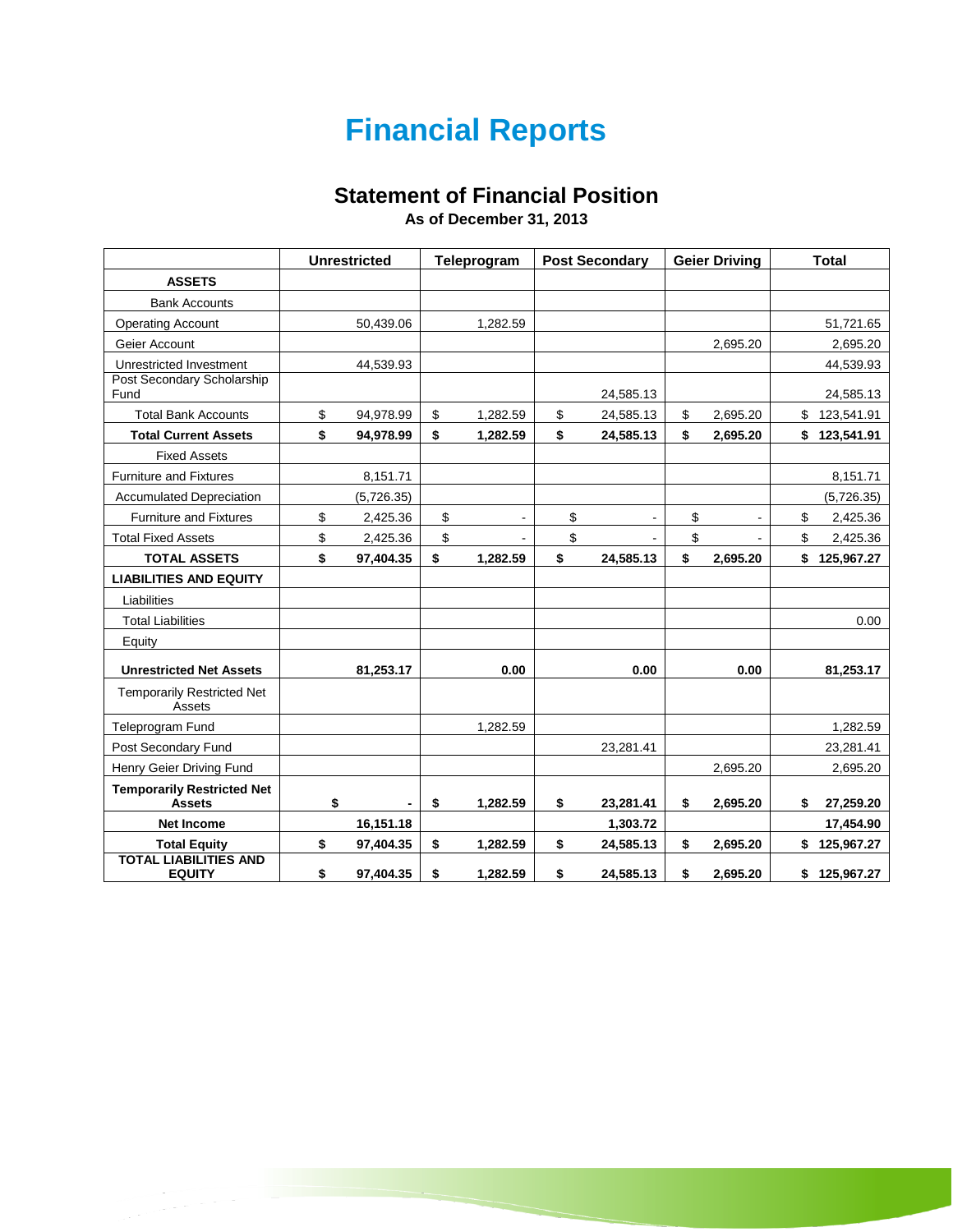| 13 Budget vs. YTD Actual        |    |               |    |               |                         |  |
|---------------------------------|----|---------------|----|---------------|-------------------------|--|
| January - December 2013         |    |               |    |               |                         |  |
|                                 |    | <b>Actual</b> |    | <b>Budget</b> | $%$ of<br><b>Budget</b> |  |
| <b>Income</b>                   |    |               |    |               |                         |  |
| <b>Individual Contributions</b> |    | 70,651.76     |    | 65,000.00     | 108.70%                 |  |
| Corporate Funds & Donations     |    | 4,519.86      |    | 9,000.00      | 50.22%                  |  |
| Grants                          |    |               |    | 4,300.00      | 0.00%                   |  |
| Program Fees and Sales          |    | 1,610.00      |    | 1,500.00      | 107.33%                 |  |
| Organization Contribution       |    | 15,420.45     |    | 5,500.00      | 280.37%                 |  |
| Sponsorships                    |    | 19,460.01     |    | 22,000.00     | 88.45%                  |  |
| <b>Matching Gifts</b>           |    | 525.00        |    | 400.00        | 131.25%                 |  |
| Scholarships                    |    | 375.00        |    | 500.00        | 75.00%                  |  |
| Memorials                       |    | 1,915.00      |    | 1,500.00      | 127.67%                 |  |
| Honorariums                     |    |               |    | 500.00        | 0.00%                   |  |
| Donated Goods & Services        |    | 2,654.67      |    | 1,000.00      | 265.47%                 |  |
| Investment Income               |    | 2,067.38      |    |               |                         |  |
| Unrealized Gain (Loss)          |    | 4,515.37      |    |               |                         |  |
| <b>Total Income</b>             | \$ | 123,714.50    | \$ | 111,200.00    | 111.25%                 |  |
| <b>Gross Profit</b>             | \$ | 123,714.50    | \$ | 111,200.00    | 111.25%                 |  |
| Expenses                        |    |               |    |               |                         |  |
| Salaries                        |    | 41,166.05     |    | 49,300.00     | 83.50%                  |  |
| Payroll Tax & Workers Comp      |    | 3,266.90      |    | 4,061.00      | 80.45%                  |  |
| <b>Accounting/Audit Fees</b>    |    | 1,392.04      |    | 1,368.00      | 101.76%                 |  |
| Bank Fees                       |    | 2,191.32      |    | 1,230.00      | 178.16%                 |  |
| Consultant                      |    | 491.00        |    | 5,500.00      | 8.93%                   |  |
| Dues & Subscriptions            |    | 80.50         |    |               |                         |  |
| Conference Fees                 |    | 30.00         |    | 375.00        | 8.00%                   |  |
| <b>Employee Training</b>        |    | 745.00        |    | 350.00        | 212.86%                 |  |
| Board Development               |    | 324.20        |    | 100.00        | 324.20%                 |  |
| <b>Depreciation Expense</b>     |    | 1,082.14      |    | 1,740.00      | 62.19%                  |  |
| Insurance                       |    | 1,647.00      |    | 1,700.00      | 96.88%                  |  |
| Licenses & Fees                 |    | 344.00        |    | 100.00        | 344.00%                 |  |
| Meetings Events                 |    | 10,371.13     |    | 12,500.00     | 82.97%                  |  |
| Postage Delivery                |    | 2,154.82      |    | 1,400.00      | 153.92%                 |  |
| <b>Printing Reproduction</b>    |    | 9,054.79      |    | 6,500.00      | 139.30%                 |  |
| Rent                            |    | 6,999.71      |    | 7,562.00      | 92.56%                  |  |
| Scholarships & Awards           |    | 9,010.98      |    | 9,800.00      | 91.95%                  |  |
| <b>Resource Materials</b>       |    | 5,151.68      |    | 2,200.00      | 234.17%                 |  |
| Supplies                        |    | 1,580.15      |    | 1,500.00      | 105.34%                 |  |
| Telephone                       |    | 3,981.24      |    | 3,984.00      | 99.93%                  |  |
| Travel - Staff                  |    | 574.73        |    | 1,210.00      | 47.50%                  |  |
| <b>Website Hosting</b>          |    | 4,620.22      |    | 3,780.00      | 122.23%                 |  |
| <b>Total Expenses</b>           | \$ | 106,259.60    | \$ | 116,260.00    | 91.40%                  |  |
| <b>Net Operating Income</b>     | \$ | 17,454.90     | \$ | (5,060.00)    | -344.96%                |  |
| Net Income                      | \$ | 17,454.90     | \$ | (5,060.00)    | -344.96%                |  |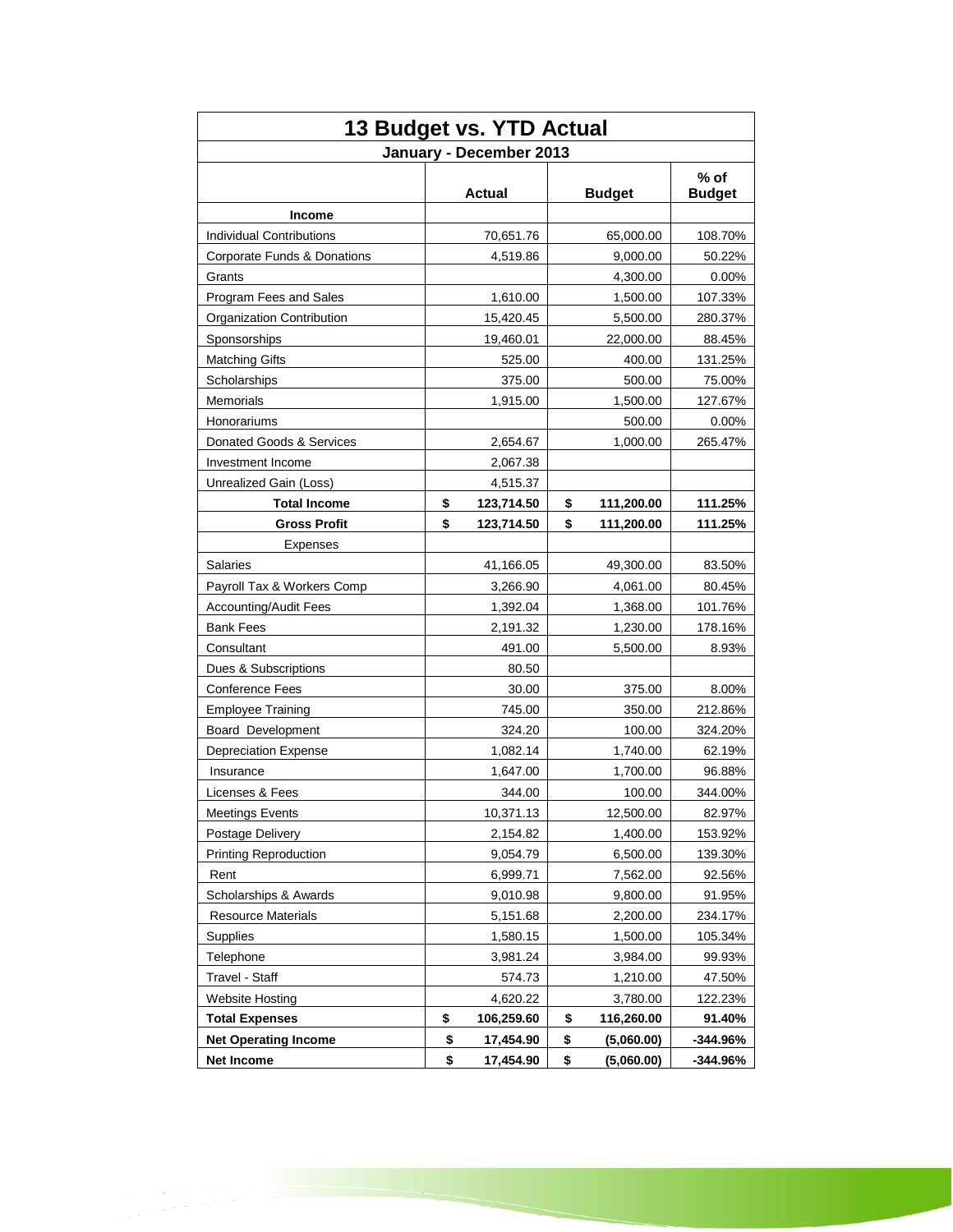## Amount Donor Name

- Cincinnati Bell/CBTS
- Tucson Racing
- Greater Cincinnati Radio Control Club
- General Electric Evendale Plant Employees Community Service Fund
- GE Employees Community Service Fund
- James Kohrman
- Mueller Family Benefit
- Catherine Valentine
- Sunflower Study
- McKesson Medical-Surgical
- 1168 Kahny Printing, Inc.
- The Spirit of Cincinnatus, Inc
- Todd and Laurie Burns
- Mitsubishi Electric Automotive America, Inc.
- Richard Jolson
- Margaritaville of Cincinnati, LLC
- Contingent Network Services, LLC
- Diane Burns
- Mark Kahny
- Coloplast
- VIOX Services
- Neyer Properties
- Truepoint, Inc. Steve & Francie Condon
- Mudathlon LLC
- Kristan and Cory Cover
- William & Barb White
- Scott & Paula Mueller
- Dan & Kelly Meyer
- Heather Lunsford
- Custom Design Benefits, Inc.
- Alexander Davies
- Katie Dugan
- The Cincinnati Parrothead Club
- California Community Foundation
- John & Marianne Longbottom
- Frank & Marlene Schube
- Joseph & Nicole Stonitsch
- Tiffany Newman
- Charles & Colly Mueller
- Rebecca & Peter Hendrickson
- Allison & Doug Phillips
- Daniel Drew
- Tereasa Herald
- Cincyonlineauctions.com
- Clipped Wings ATL
- Larry Fields
- Steve Naltner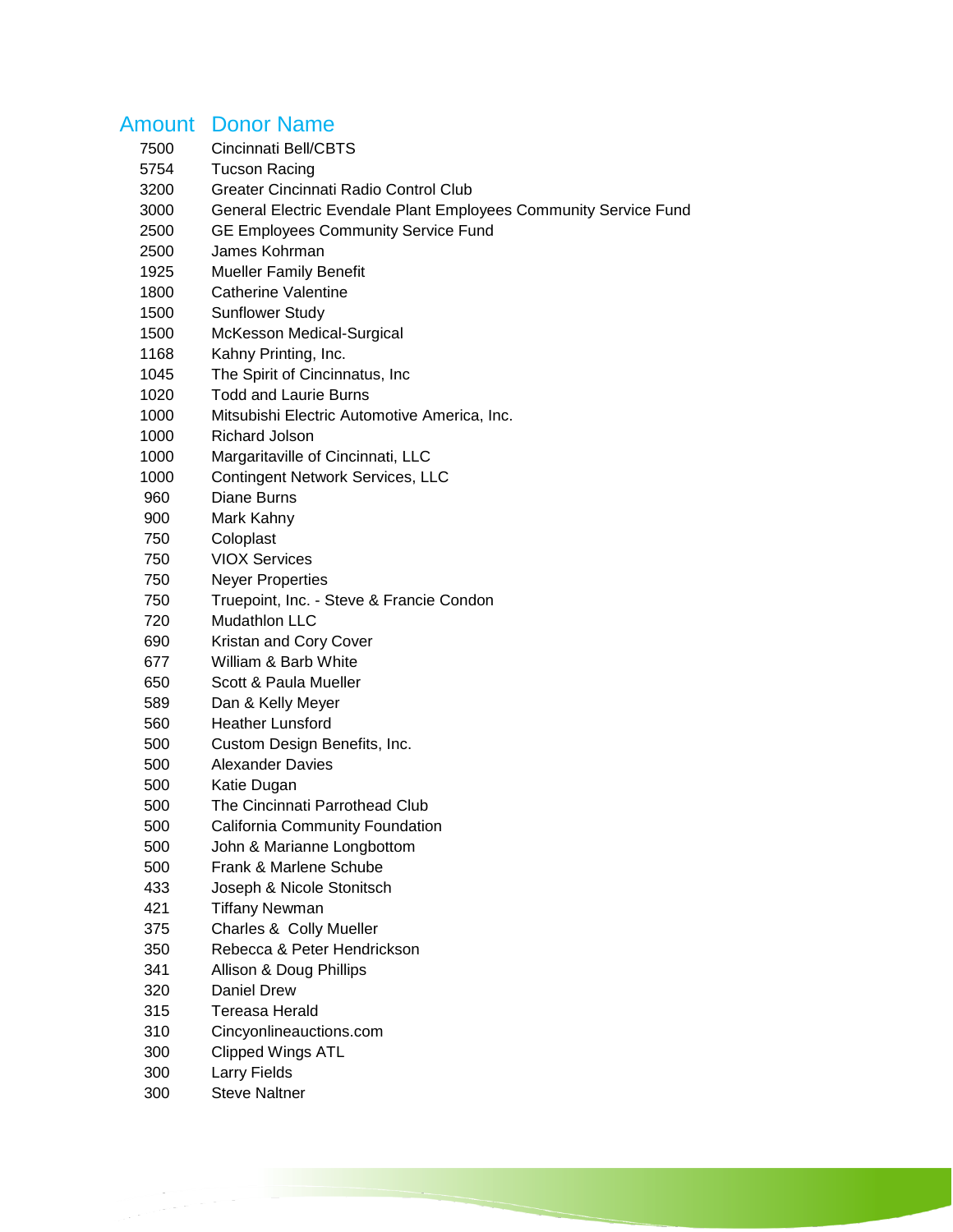| 300        | Richard & Eleanor Wiater                                   |
|------------|------------------------------------------------------------|
| 293        | <b>Catherine Bookser-Feister</b>                           |
| 290        | Cassie Jones                                               |
| 286        | Kroger                                                     |
| 250        | <b>McMillan Lodge</b>                                      |
| 250        | <b>VitaPath Genetics</b>                                   |
| 250        | Karin Bierbrauer                                           |
| 250        | John and Cathy Burns                                       |
| 250        | Dapper Landscape & Design LLC                              |
| 250        | Beth & Bill Gray                                           |
| 250        | <b>JTM Food Group</b>                                      |
| 250        | Lunsford Roofing                                           |
| 250        | Karen Rohlfs                                               |
| 250        | <b>ABC Medical</b>                                         |
| 250        | <b>Cassidy Turley</b>                                      |
| 250        | Ivan and Karen Silverman                                   |
| 250        | Away With Geese.com                                        |
| 250        | Genuine Parts Company                                      |
| 240        | Jennifer Ebrens                                            |
| 225        | Lee & Jack's TV & Appliances, LLC                          |
| 225        | Cassie Carter                                              |
| 225        | <b>Richard &amp; Denise Hertlein</b>                       |
| 225        | Peggy & Terry Taylor                                       |
| 220        | Debra Troutman                                             |
| 200        | <b>Emily Anton</b>                                         |
| 200        | Liz Asher                                                  |
| 200        | Barbara Brown                                              |
| 200        | Carol & Al Bunker                                          |
| 200        | Doug & Cathleen Bunker                                     |
| 200        | Angel Burton                                               |
| 200        | Cindi Conklin                                              |
| 200        | <b>Carol Connolly</b>                                      |
|            | Caroline & Rick Driscoll                                   |
| 200        |                                                            |
| 200        | Mary Effler<br><b>Barb Hirtzel</b>                         |
| 200<br>200 | John Johnston                                              |
|            |                                                            |
| 200        | Krsitina Keppel                                            |
| 200        | James Leugers                                              |
| 200        | Pete & Barb Lynch                                          |
| 200        | Harrigan Refrigeration and Air Conditioning Services, Inc. |
| 200        | Affiliates in Oral and Maxillofacial Surgery Inc.          |
| 200        | Susan Ring                                                 |
| 200        | <b>Classic Kitchen Designs</b>                             |
| 200        | <b>Stull Orthodontics</b>                                  |
| 200        | Eric & Peggy Sue Tewesmeier                                |
| 200        | Linn Webb                                                  |
| 200        | Fred & Carole Wilking                                      |
| 200        | Marsha Wood                                                |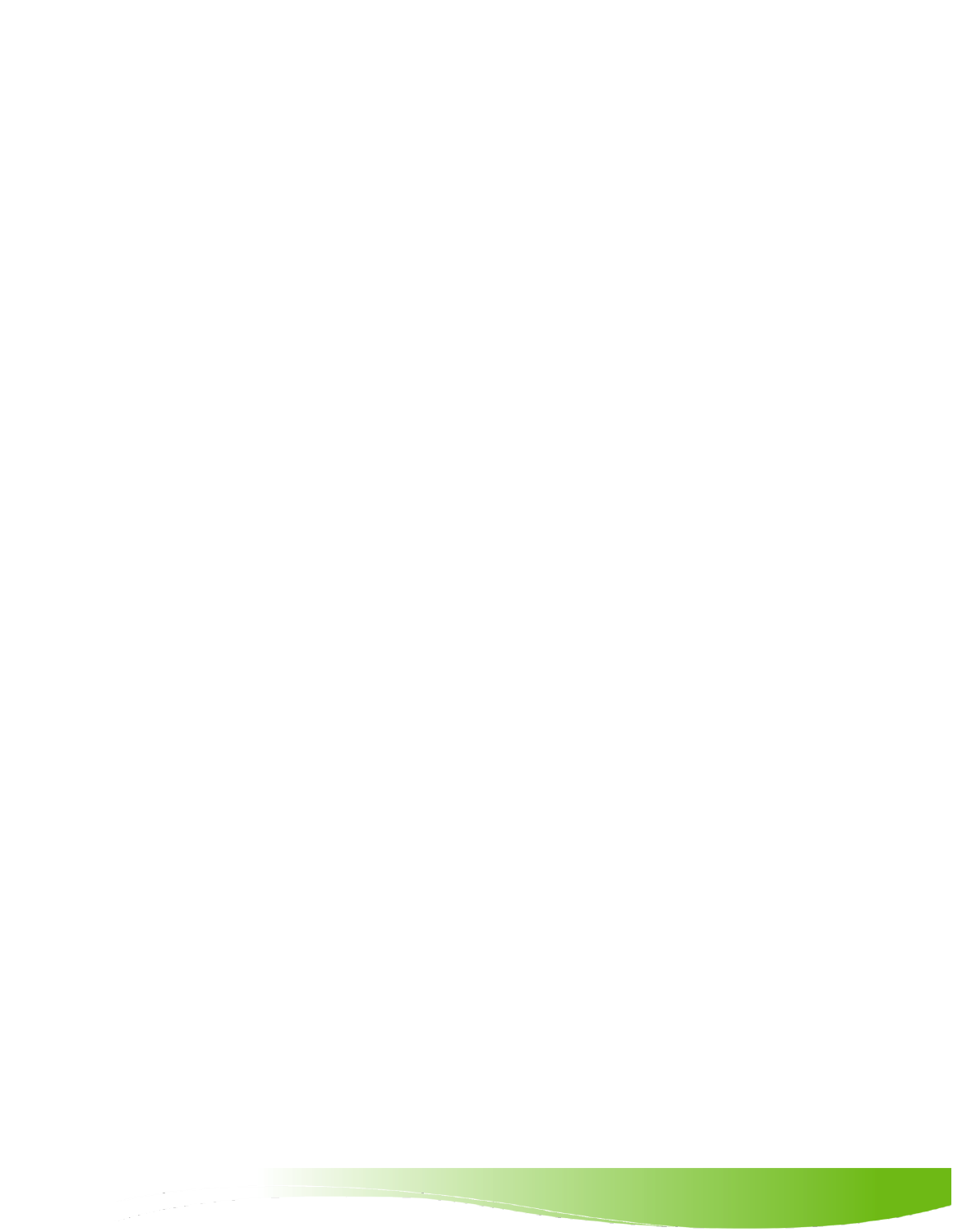## Annual Walk & Roll for Spina Bifida

| <b>Tealii Indille</b>         | <b>Uapiali</b>              |                 | Allivuit |
|-------------------------------|-----------------------------|-----------------|----------|
| <b>KOBE'S KRUSADERS</b>       | Jessica                     | Kahny           | 5037     |
| Maria's Mob                   | Diane                       | <b>Burns</b>    | 4130     |
| Go Lily Go!                   | Amy                         | Delgado         | 2295     |
| Landyn's League               | Robert                      | <b>Bomar</b>    | 2230     |
| Hunter's Heroes               | Jamie and Geralyn           | <b>Holbrook</b> | 2210     |
| Emmavators                    | Rebecca & Peter             | Hendrickson     | 1936     |
| Baylee's Band                 | Dan & Kelly                 | Meyer           | 1864     |
| Albert's Army                 | Dave & Judy                 | Albert          | 1615     |
| Team Jacob                    | Jessica                     | Petre           | 1335     |
| Team Rollin' Derby 2013       | Jeremy                      | Moses           | 1265     |
| Logan's Princess Pack         | Kristan                     | Cover           | 1200     |
| <b>Wolber's Warriors</b>      | wolber's                    | warriors        | 1075     |
| Henry's Heroes                | John                        | Sizemore        | 1073     |
| Emma's Roses                  | Kristy                      | <b>Brown</b>    | 950      |
| brady.sellet@cchmc.org        | <b>Brady</b>                | Sellet          | 945      |
| Team Izzy B                   | Isabella                    | <b>Burton</b>   | 945      |
| Marisa's Monkey Madness       | Marisa                      | Arvin           | 945      |
| Maddy's March                 | Dan & Selena                | <b>Heithaus</b> | 856      |
| Jules Cool and the Gang       | Michael & Jill              | Fealko          | 755      |
| Jack Attack                   | Sherri                      | Glover          | 720      |
| Katie-Dids                    | Katie                       | <b>Black</b>    | 691      |
| Rock and Roller's             | Mark                        | Srofe           | 588      |
| Gabe's Gang                   | Tiffany                     | Newman          | 571      |
| Team Evan                     | Julia                       | Stagnoli        | 500      |
| <b>ALEX AND FRIENDS</b>       | Alexander                   | Davies          | 500      |
| Madelyn's Wild Walkers        | Beth & Bill                 | Gray            | 455      |
| <b>Cassies Crazy Crew</b>     | Cassie                      | Jones           | 450      |
| Becca's Bunch                 | Dixie and Phillip           | Lay             | 403      |
| Rocky's Rockets               | Benjamin<br>Chris Gaffney & | <b>Byington</b> | 380      |
| Audrielle and her Royal Court | Stephine                    | Luna            | 380      |
| Team Natty Keppel             | Jackie                      | Keppel          | 355      |
| chrissy's Mob                 | chrissy                     | ramsey          | 265      |
| The Munnis Team               | John                        | Munnis          | 240      |
| Bee Brave                     | Jessica                     | Crockett        | 215      |
| John Paul                     | Kristin                     | Bambach         | 190      |
| Ethan Ellis                   | Ethan                       | Ellis           | 185      |
| Schmiade                      | Kelsey                      | Schmiade        | 180      |
| <b>Paul Reinert</b>           | Janie                       | Reinert         | 175      |
| Kinnard family                | Joseph                      | Kinnard         | 170      |
| <b>Tink's Troopers</b>        | Nicole                      | Lewis           | 140      |
| Anna Banana                   | Don & Jenny                 | Harker          | 125      |
| Ali's Angels                  | Carl & Amy                  | Waldbillig      | 120      |
| Team Amanda                   | Ann                         | <b>Bowen</b>    | 105      |
| Team Bella                    | Mason & Jenna               | O'Hara          | 105      |